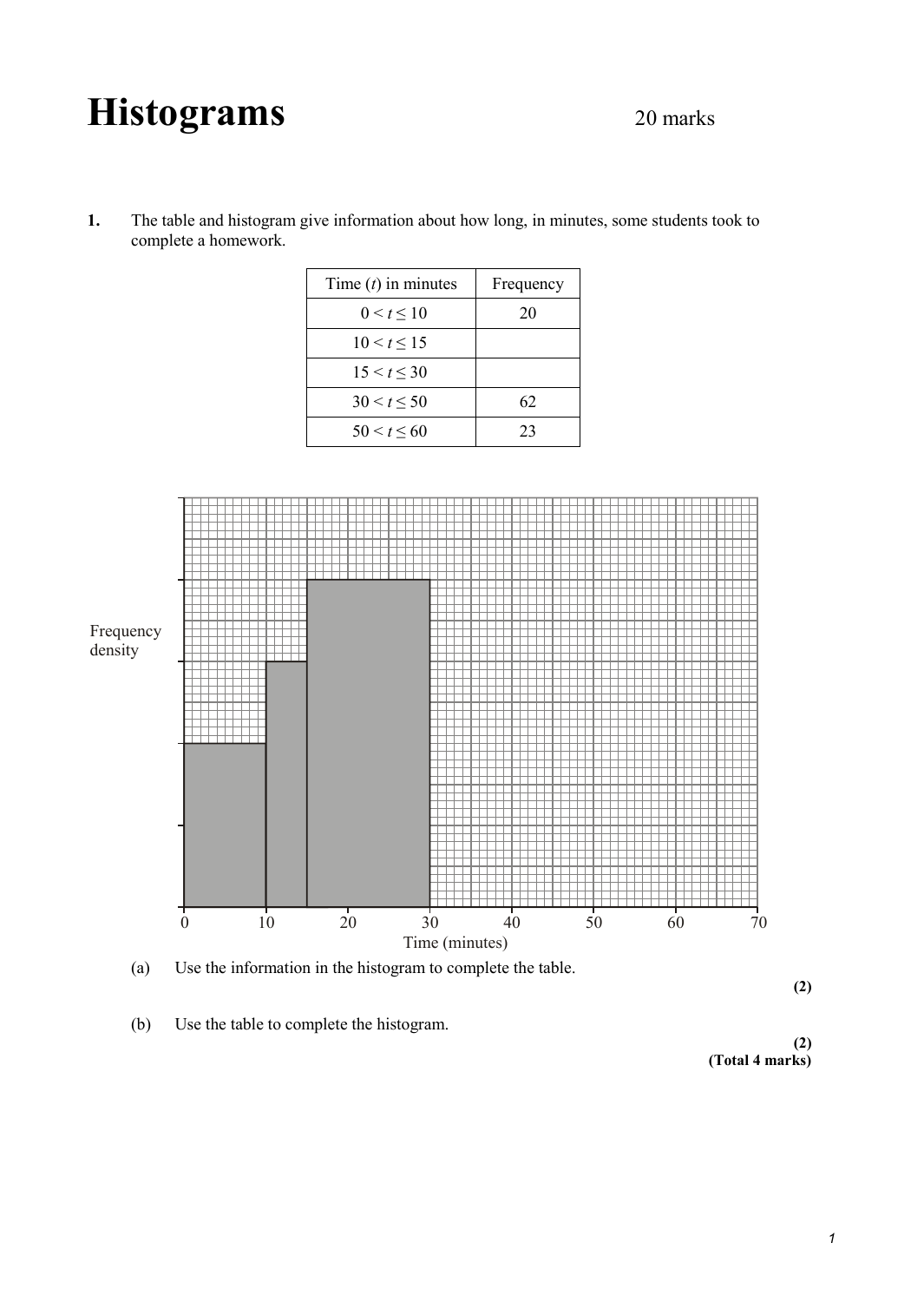**2.** The incomplete table and histogram give some information about the ages of the people who liv



(a) Use the information in the histogram to complete the frequency table below.

| Age $(x)$ in years | Frequency |
|--------------------|-----------|
| $0 \le x \le 10$   | 160       |
| $10 < x \le 25$    |           |
| $25 < x \leq 30$   |           |
| $30 < x \le 40$    | 100       |
| $40 < x \le 70$    | 120       |

(b) Complete the histogram.

**(2)**

**(2)**

**(Total 4 marks)**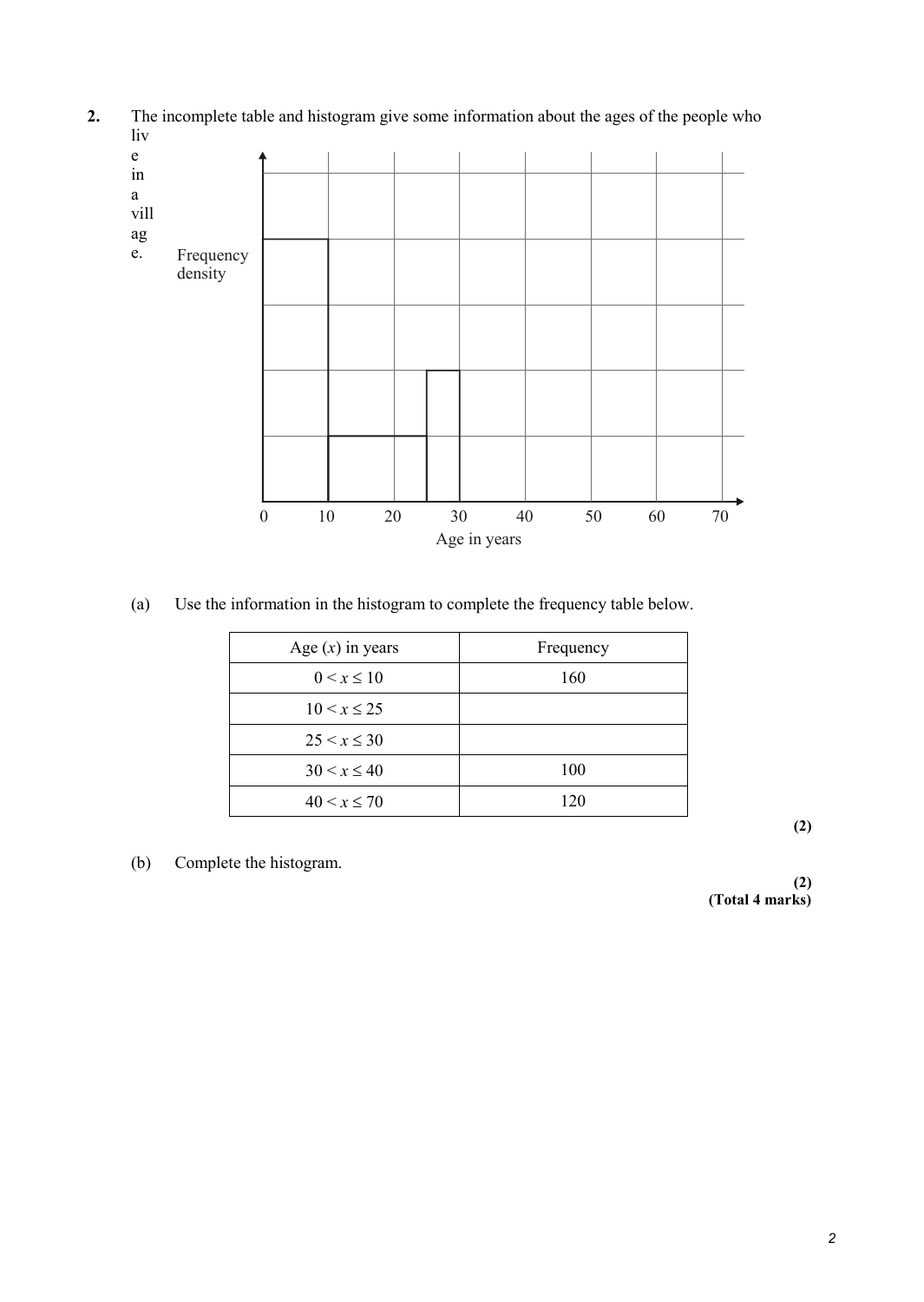**3.** One Monday, Victoria measured the time, in seconds, that individual birds spent on her bird table.

| Time ( $t$ seconds) | Frequency |
|---------------------|-----------|
| $0 < t \leq 10$     | 8         |
| $10 < t \leq 20$    | 16        |
| 20 < t < 25         | 15        |
| 25 < t < 30         | 12        |
| $30 < t \leq 50$    |           |

She used this information to complete the frequency table.

(a) Use the table to complete the histogram.



On Tuesday she conducted a similar survey and drew the following histogram from her

**(3)**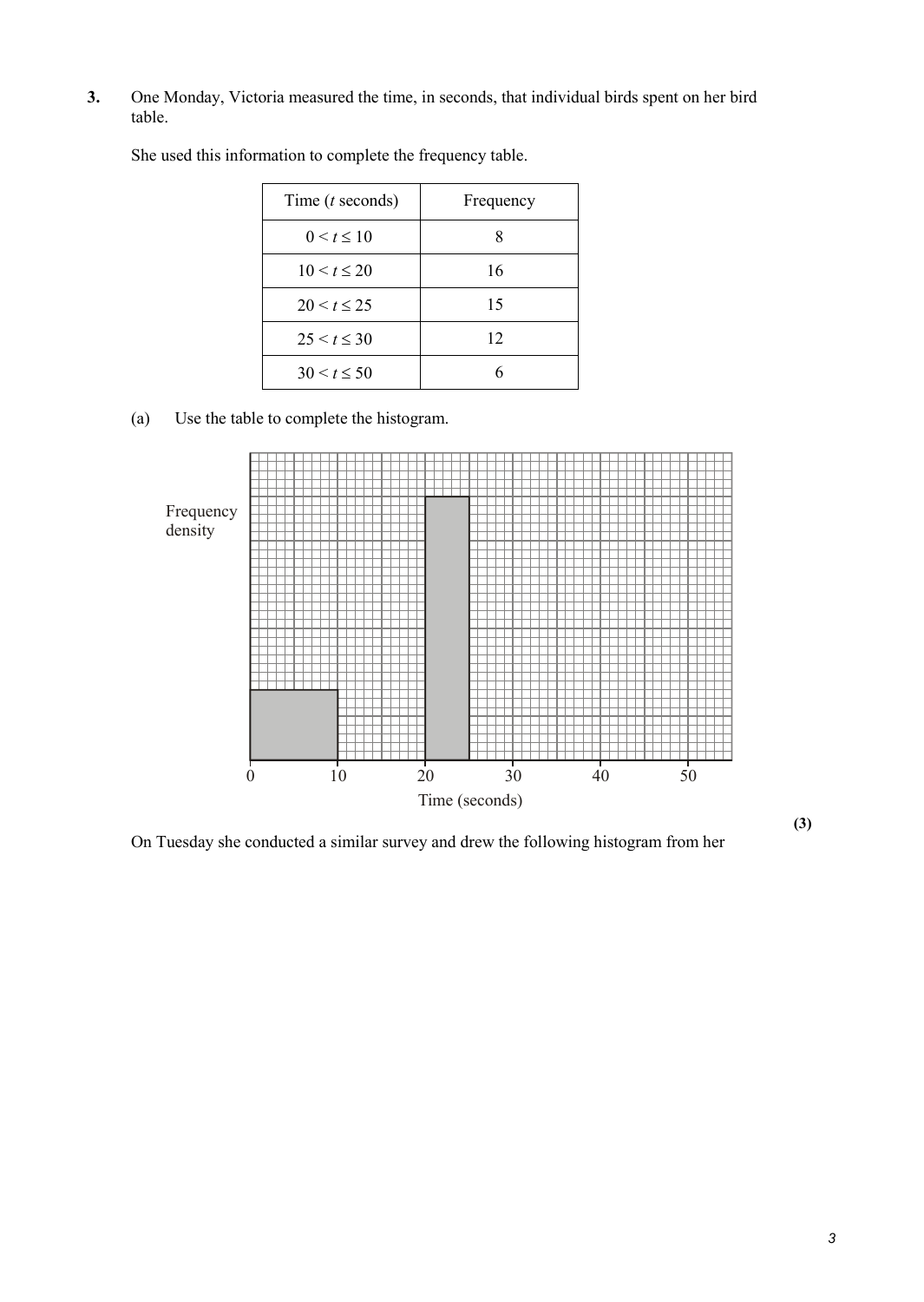

results.

(b) Use the histogram for Tuesday to complete the table.

| Time $(t$ seconds) | Frequency           |
|--------------------|---------------------|
| $0 \le t \le 10$   | 8 <sup>2</sup><br>C |
| $10 < t \leq 20$   |                     |
| $20 < t \le 25$    |                     |
| $25 < t \leq 30$   |                     |
| $30 < t \leq 50$   |                     |

**(2) (Total 5 marks)**

**4.** This histogram gives information about the books sold in a bookshop one Saturday.

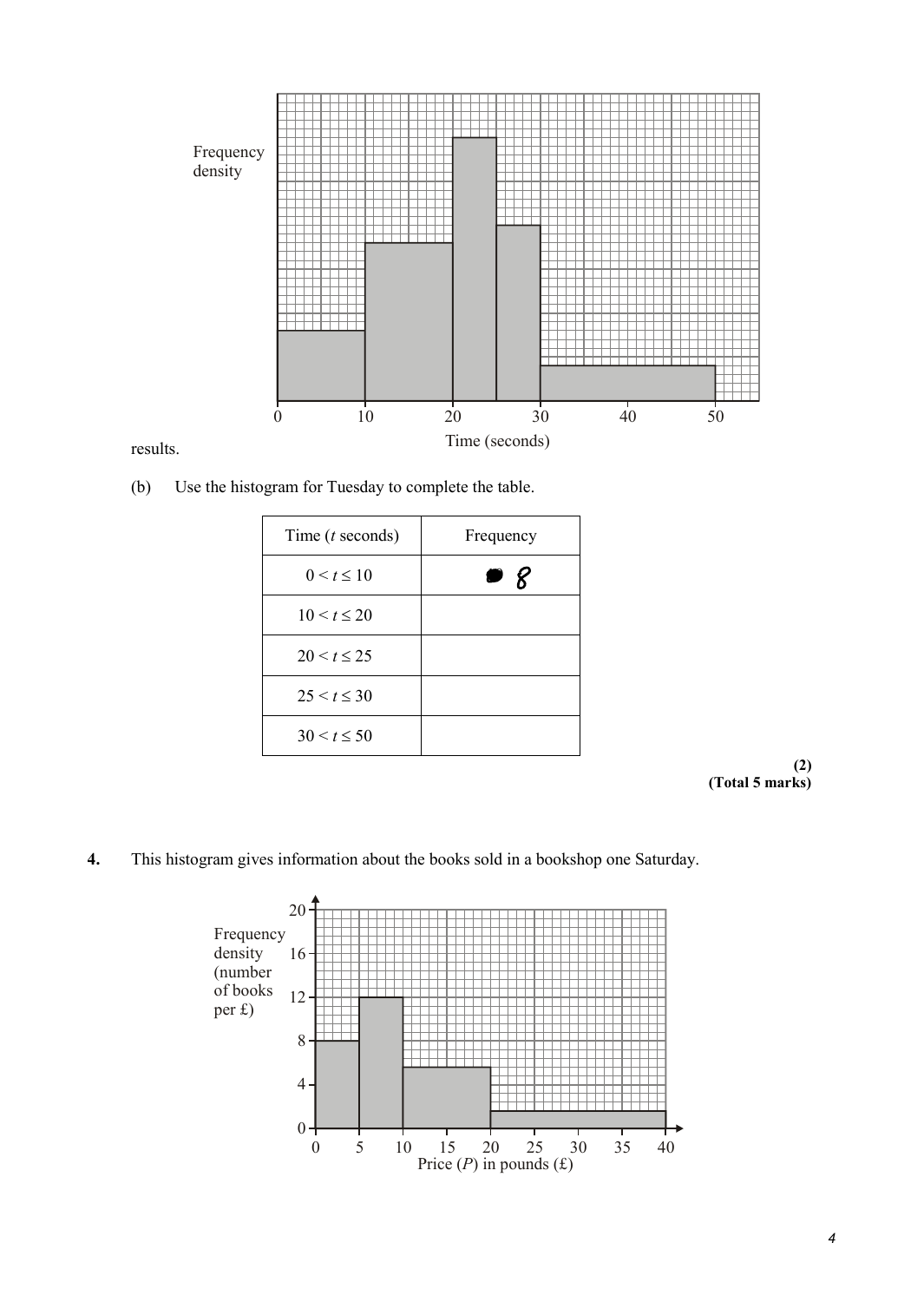(a) Use the histogram to complete the table.

| Price $(P)$ in pounds $(f)$ | Frequency |
|-----------------------------|-----------|
| 0 < P < 5                   |           |
| 5 < P < 10                  |           |
| 10 < P < 20                 |           |
| 20 < P < 40                 |           |

The frequency table below gives information about the books sold in a second bookshop on the same Saturday.

| Price $(P)$ in pounds $(f)$ | <b>Frequency</b> |
|-----------------------------|------------------|
| 0 < P < 5                   | 80               |
| $5 < P \le 10$              | 20               |
| 10 < P < 20                 | 24               |
| 20 < P < 40                 | 96               |

(b) On the grid below, draw a histogram to represent the information about the books sold in the second bookshop.





**(2)**